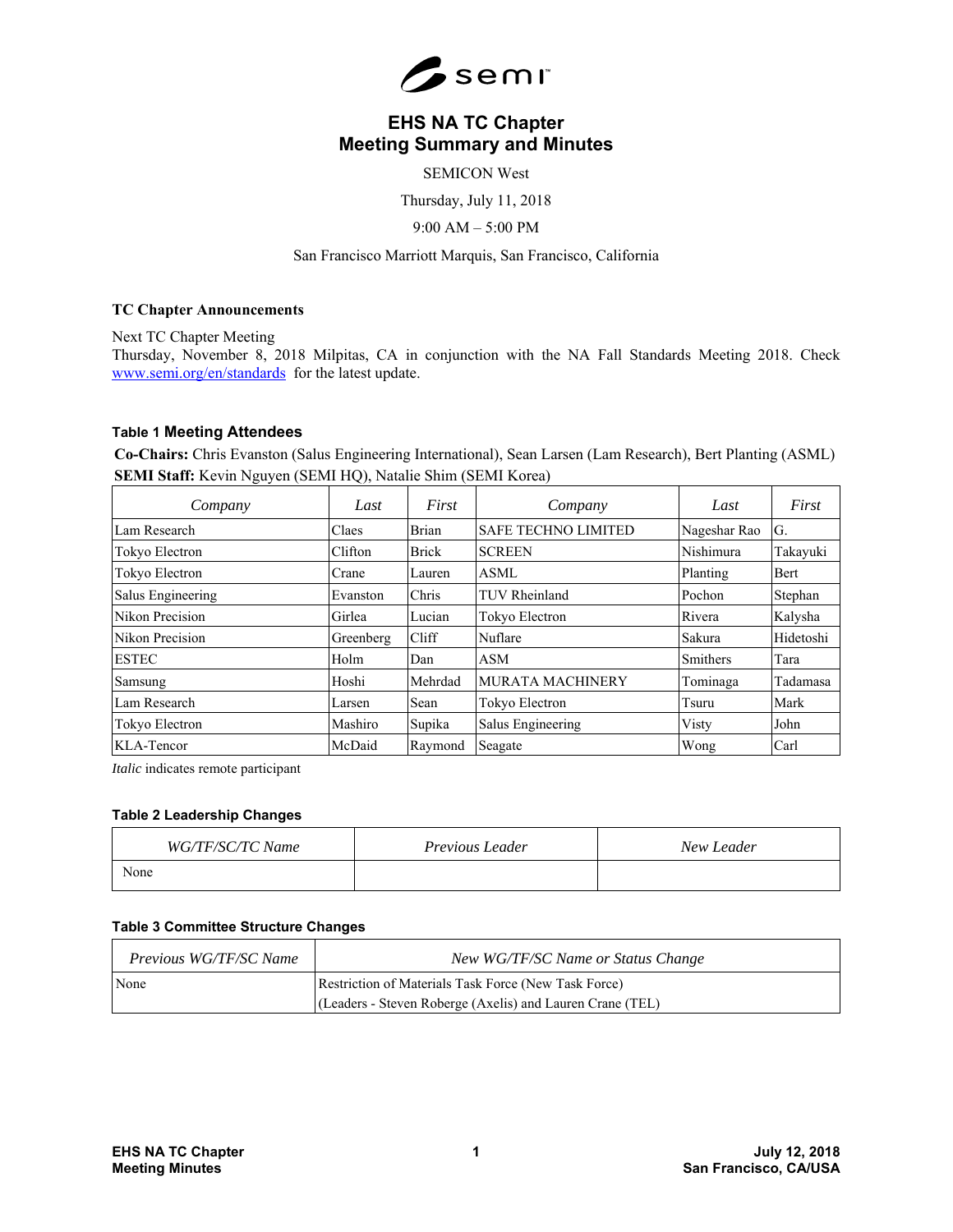

## **Table 4 Ballot Results**

| Document $#$ | Document Title                                                                                                                                                           | Committee Action                        |
|--------------|--------------------------------------------------------------------------------------------------------------------------------------------------------------------------|-----------------------------------------|
| 6171         | Line Item Revision to SEMI S2-1016, Environmental, Health, and Safety<br><b>Guideline For Semiconductor Manufacturing Equipment</b>                                      |                                         |
|              | Line Item 1 - Revision to Section 23 Related to Oxygen Deficiency Risk Assessment                                                                                        | Passed as balloted                      |
|              | Line Item 2 - Revisions Related to Oxygen Deficiency Assessment Criteria                                                                                                 | Failed and returned to<br>TF for rework |
| 6372         | Line Item Revision SEMI S2-1016b Environmental, Health, and Safety Guideline<br>for Semiconductor Manufacturing Equipment (Revision to Delayed Revision 3<br>on Seismic) |                                         |
|              | Line Item 1 - Delete the exception to section 19.1.2                                                                                                                     | Failed and returned to<br>TF for rework |
|              | Line Item 2 - Delete the exception to section 19.1.3                                                                                                                     | Passed as balloted                      |
|              | Line Item 3 - Replace "facilities" with "utilities" in section 19.1.5                                                                                                    | Passed as balloted                      |
|              | Line Item 4 - Modifications to section 19.4                                                                                                                              | Passed as balloted                      |
| 6366         | Line Item Revision to SEMI S2-1016, Environmental, Health, and Safety<br><b>Guideline For Semiconductor Manufacturing Equipment</b>                                      |                                         |
|              | Line Item 1 - Revision to Delayed Revision 2 on Anchorage                                                                                                                | Failed and returned to<br>TF for rework |

#1 **Passed** ballots and line items will be submitted to the ISC Audit & Review Subcommittee for procedural review.

#2 **Failed** ballots and line items were returned to the originating task forces for re-work and re-balloting or abandoning.

#### **Table 5 Activities Approved by the GCS between meetings of the TC Chapter**

|      | $\mathbf{r}$<br><i>Type</i> | TF/WG | Details |
|------|-----------------------------|-------|---------|
| None |                             |       |         |

### **Table 6 Authorized Activities**

|     | Type         | <i>SC/TF/WG</i>                | <i>Details</i>                                                                                                                   |
|-----|--------------|--------------------------------|----------------------------------------------------------------------------------------------------------------------------------|
| tbd | <b>SNARF</b> | Restriction of<br>Materials TF | New Standard: Specification for PFOA Restriction in Fluoromaterials<br>(2 weeks TC Members review and GCS approval are required) |

#1 SNARFs and TFOFs are available for review on the SEMI web site at: http://downloads.semi.org/web/ wstdsbal.nsf/tfofsnarf

#### **Table 7 Authorized Ballots**

| #     | When                           | ТF                                                     | <b>Details</b>                                                                                                                                                  |
|-------|--------------------------------|--------------------------------------------------------|-----------------------------------------------------------------------------------------------------------------------------------------------------------------|
| 6366A | 7 -18                          | Cycle 6 or Anchorage TF                                | Line Item Revisions to SEMI S2, Environmental, Health, and Safety Guideline for<br>Semiconductor Manufacturing Equipment                                        |
| 6354  | 7 - 18                         | Cycle 6 or S2 Korean High<br>Pressure Gas<br>Safety TF | Line Item Revision to SEMI S2, Environmental, Health, and Safety Guideline for<br>Semiconductor Manufacturing Equipment<br>Addition of related information<br>٠ |
| 6049A | 7 - 18                         | Cycle 6 or S10 Revision TF                             | Line Item Revision to SEMI S10, Safety Guideline for Risk Assessment and Risk<br><b>Evaluation Process</b>                                                      |
| 5761D | Cycle 6 or Energetic<br>7 - 18 | Materials TF                                           | New Standard: Safety Guideline for Use of Energetic Materials in Semiconductor<br>R&D and Manufacturing Processes                                               |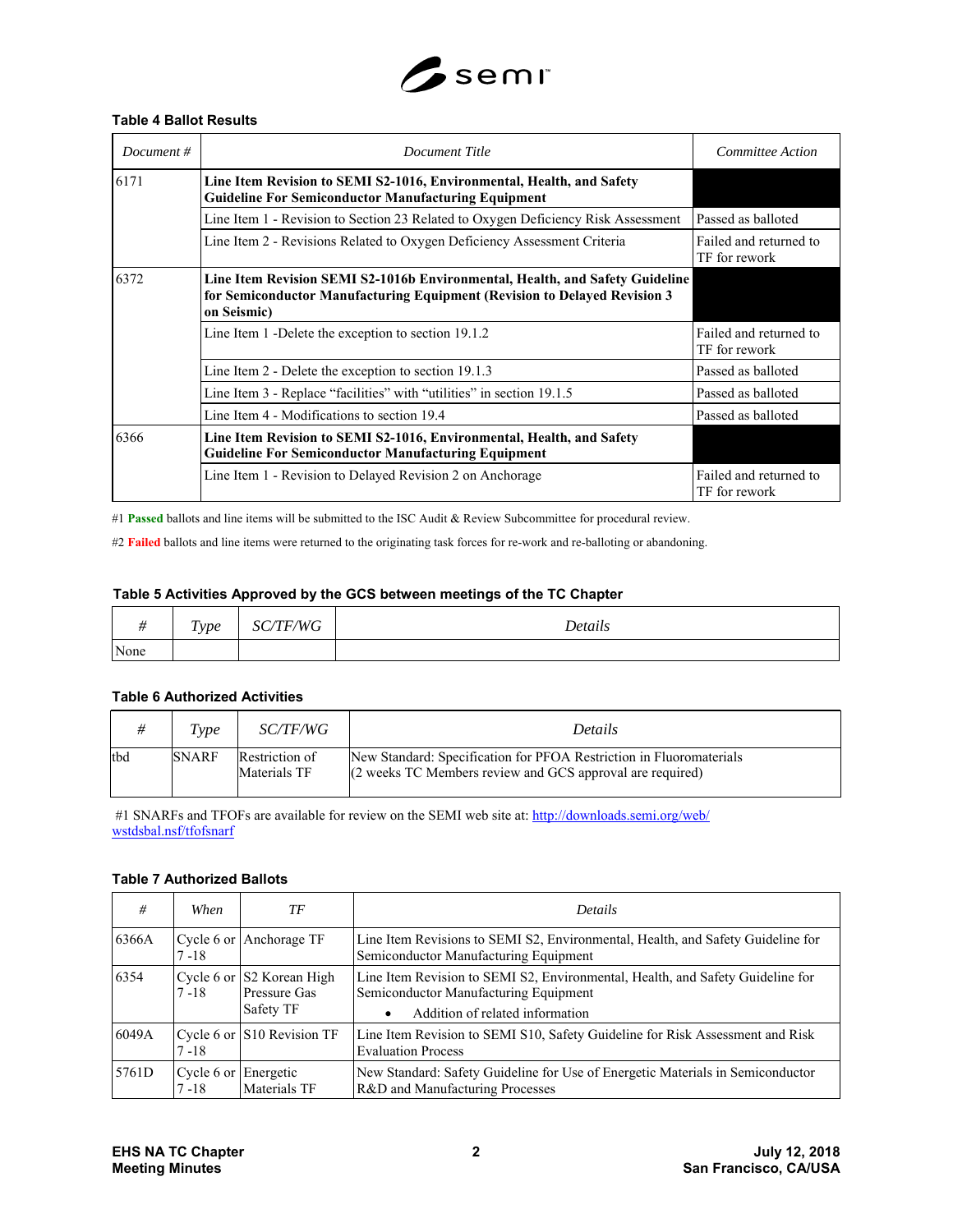

| #     | When     | TF                                              | Details                                                                                                                                                                 |
|-------|----------|-------------------------------------------------|-------------------------------------------------------------------------------------------------------------------------------------------------------------------------|
| 5957  | $7 - 18$ | Cycle 6 or Control of<br>Hazardous Energy<br>TF | Line Item Revision of S2, Environmental, Health, and Safety Guideline for<br>Semiconductor Manufacturing Equipment                                                      |
| 6372A | $7 - 18$ | Cycle 6 or Seismic TF                           | Line Item Revisions to SEMI S2, Environmental, Health, and Safety Guideline for<br>Semiconductor Manufacturing Equipment                                                |
| 5969A | $7 - 18$ | Cycle 6 or Fire Protection TF                   | Line Item Revisions to SEMI S2, Environmental, Health, and Safety Guideline for<br>Semiconductor Manufacturing Equipment (pertaining to Fire)                           |
| 5970A | $7 - 18$ | Cycle 6 or Fire Protection TF                   | Line Item Revisions to SEMI S14, Safety Guidelines for Fire Risk Assessment and<br>Mitigation for Semiconductor Manufacturing Equipment                                 |
| 6172A | $7 - 18$ | Cycle 6 or Fire Protection TF                   | Line item revision to SEMI S14 Safety Guidelines for Fire Risk Assessment and<br>Mitigation for Semiconductor Manufacturing Equipment to correct nonconforming<br>title |
| 6309  | $7 - 18$ | Cycle 6 or Ergonomics TF                        | Line Item Revision to S8, Safety Guideline for Ergonomics Engineering of<br>Semiconductor Manufacturing Equipment                                                       |

## **Table 8 SNARF(s) Granted a One-Year Extension**

|      | TF                        | Title                                                                                                                                                                           | <i>Expiration Date</i> |
|------|---------------------------|---------------------------------------------------------------------------------------------------------------------------------------------------------------------------------|------------------------|
| 4975 | <b>S6 Revision TF</b>     | Revision to SEMI S6, EHS Guideline for Exhaust Ventilation of<br>Semiconductor Manufacturing Equipment (Line item revisions for<br>addressing gas detectors and other concerns) | July 2019              |
| 5761 | Energetic<br>Materials TF | New Standard: Safety Guideline for Use of Energetic Materials in<br>Semiconductor R&D and Manufacturing Processes                                                               | July 2019              |

#### **Table 9 SNARF(s) Abolished**

|      |                                   | Title                                                                                                                                                     |
|------|-----------------------------------|-----------------------------------------------------------------------------------------------------------------------------------------------------------|
| 5624 | S2 Chemical<br><b>Exposure TF</b> | Revision to SEMI S2, Environmental, Health, and Safety Guideline for Semiconductor<br>Manufacturing Equipment. Changes related to representative sampling |

## **Table 10 Standard(s) to receive Inactive Status**

| <b>Standard Designation</b> | Title |
|-----------------------------|-------|
| None                        |       |

#### **Table 11 New Action Items**

| <i>Item</i> $#$              | Assigned to | Details                                                                                       |
|------------------------------|-------------|-----------------------------------------------------------------------------------------------|
| $July12-2018#1$ Kevin Nguyen |             | To ask Dean Chang (SEMI Taiwan) to send Sean Larsen materials on Taiwan<br>OSHA safety update |
| $July12-2018#2$ Kevin Nguyen |             | To ask SEMI IT for a virtual meeting demo at the next EHS TC Chapter meeting                  |

## **Table 12 Previous Meeting Action Items**

| Item $#$                             | Assigned to | Details                                                                                                       | <i>Status</i> |
|--------------------------------------|-------------|---------------------------------------------------------------------------------------------------------------|---------------|
| $\text{April}122018\#1$ Kevin Nguyen |             | To ask Dean Chang (SEMI Taiwan) to copy Lauren Crane in the Completed<br>loop on Taiwan Seismic TF with Japan |               |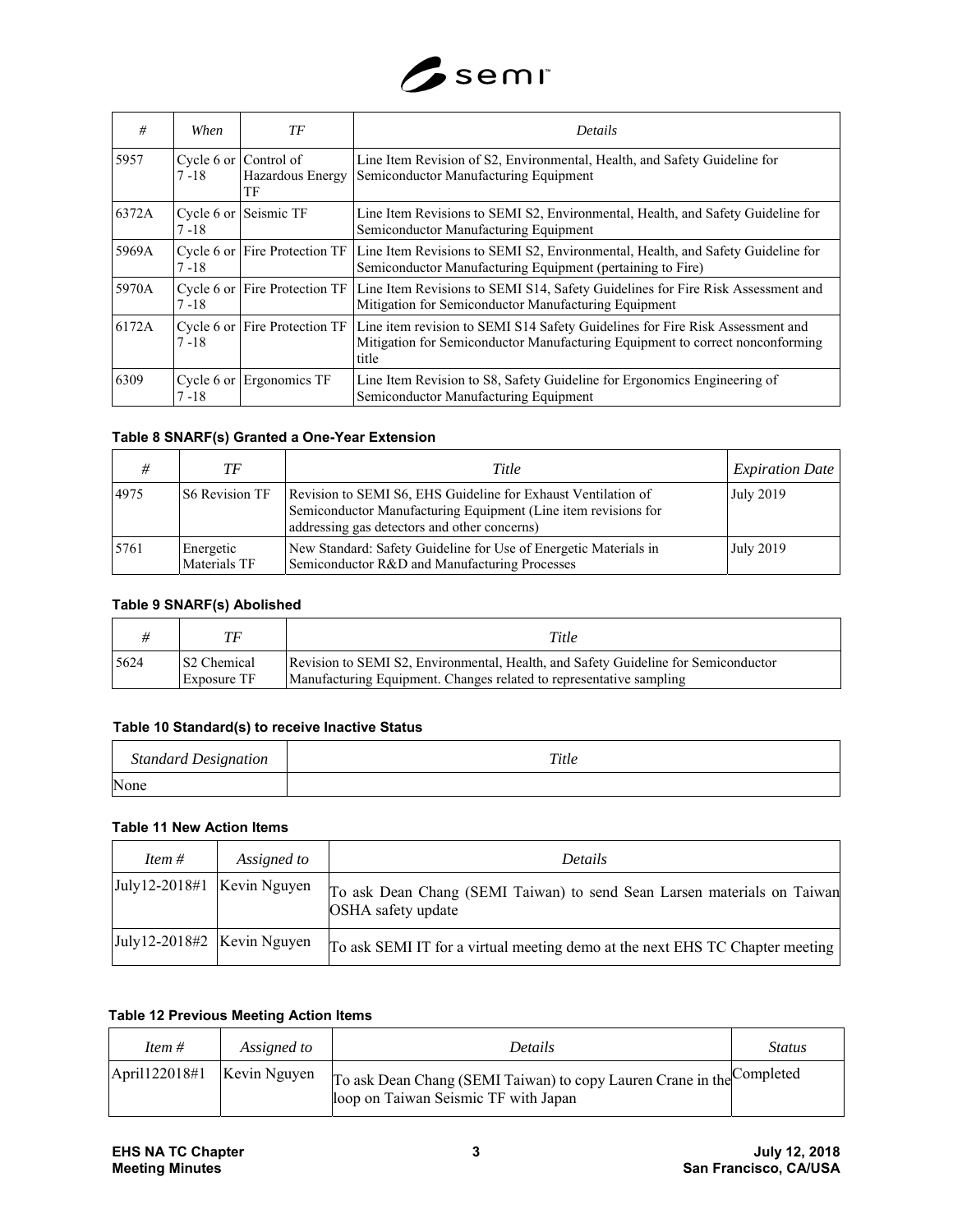

### **1 Welcome, Reminders, and Introductions**

Bert Planting called the meeting to order at 9:00 AM. The meeting reminders on antitrust issues, intellectual property issues and holding meetings with international attendance were reviewed. Attendees introduced themselves.

## **2 Review of Previous Meeting Minutes**

The TC Chapter reviewed the minutes of the previous meeting.

**Motion:** Accept the minutes as written **By / 2nd:** Lauren Crane/Bert Planting **Discussion:** None **Vote:** 11-0. Motion passed

### **3 Ballot Review**

**Passed** ballots and line items will be submitted to the ISC Audit & Review Subcommittee for procedural review. **Failed** ballots and line items were returned to the originating task forces for re-work and re-balloting.

NOTE 1: TC Chapter adjudication on ballots reviewed is detailed in the Audits & Review (A&R) Subcommittee Forms for procedural review. The A&R forms are available as attachments to these minutes. The attachment number for each balloted document is provided under each ballot review section below.

3.1 *Doc. 6171 Line Item Revision to SEMI S2-1016, Environmental, Health, and Safety Guideline For Semiconductor Manufacturing Equipment.* 

- Line Item 1 Revision to Section 23 Related to Oxygen Deficiency Risk Assessment
	- o Passed as balloted
- Line Item 2 Revisions Related to Oxygen Deficiency Assessment Criteria
	- o Failed and returned to TF for rework
- Refer attachment below for details.

### **Attachment: 6171 Procedural Review**

3.2 *Doc. 6372 Line Item Revision SEMI S2-1016, Environmental, Health, and Safety Guideline for Semiconductor Manufacturing Equipment (Revision to Delayed Revision 3 on Seismic).* 

- Line Item 1 Delete the exception to section 19.1.2
	- o Failed and returned to TF for rework
- Line Item 2 Delete the exception to section 19.1.3
	- o Passed as balloted
- Line Item 3 Replace "facilities" with "utilities" in section 19.1.5
	- o Passed as balloted
- Line Item 4 Modifications to section 19.4
	- o Passed as balloted
- Refer attachment below for details.

### **Attachment: 6372 Procedural Review**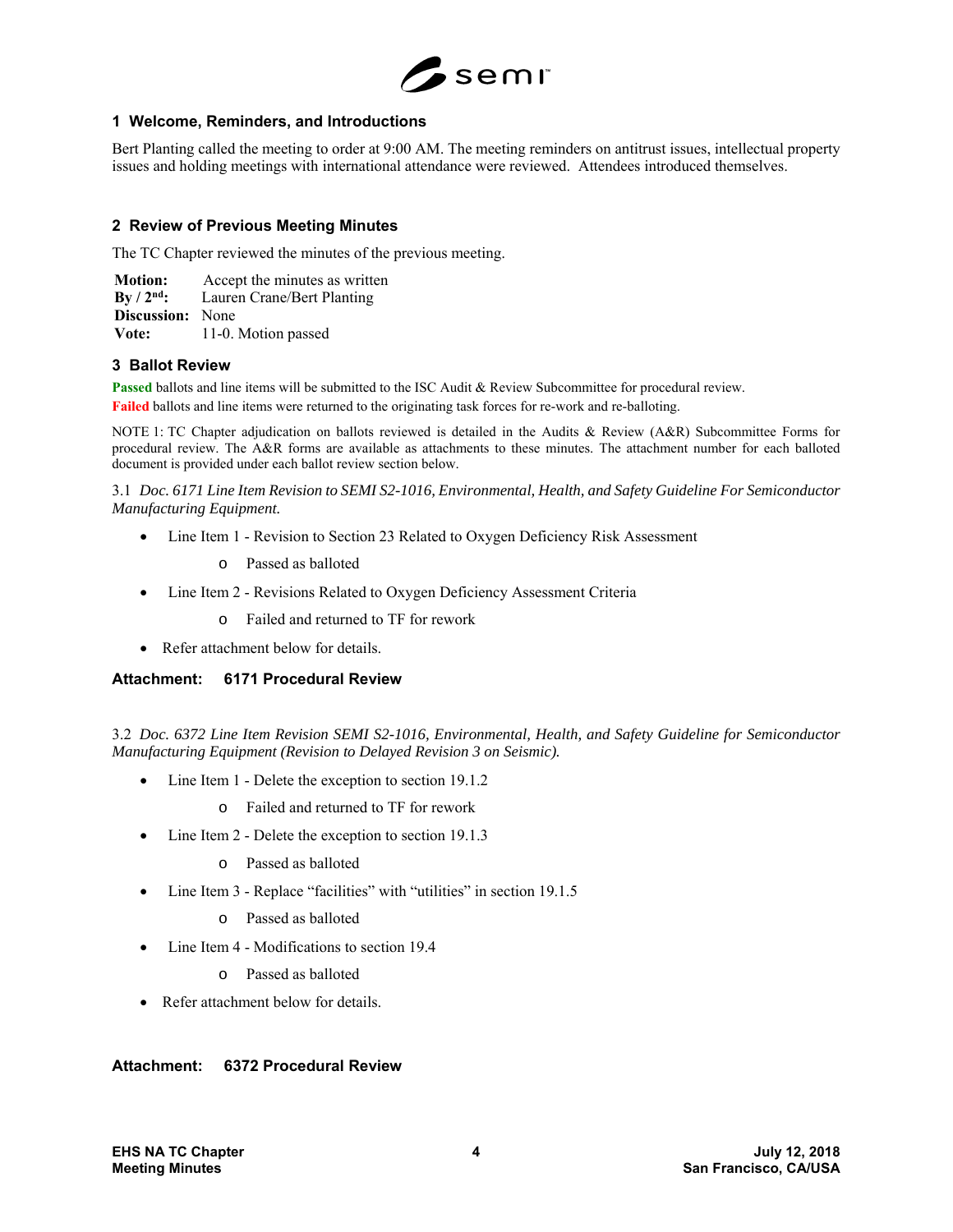

3.3 *Doc. 6366 Line Item Revision to SEMI S2-1016, Environmental, Health, and Safety Guideline For Semiconductor Manufacturing Equipment* 

- Line Item 1 Revision to Delayed Revision 2 on Anchorage
	- o Failed and returned to TF for rework
- Refer attachment below for details.

**Attachment: 6366 Compiled Responses** 

### **4 Liaison Reports**

- 4.1 *Japan TC Chapter*
- 4.1.1 Supika Mashiro reported. Of notes:
	- Last Meeting
		- o April 24 at the Japan Spring 2018 Meetings
		- o SEMI Japan office, Tokyo
	- Next Meeting
		- o September 4 at the Japan Fall 2018 Meetings
		- o SEMI Japan office, Tokyo
	- STEP/SEMI S2 will be held in November 2018 at SEMI Japan office.
	- Ballot Results
		- o Doc. 6289, Revision to SEMI S18-0312 "Environmental, Health and Safety Guideline for Flammable Silicon Compounds" with title change to "Environmental, Health, and Safety Guideline for Flammable Silicon Compounds"
			- Passed

### **Attachment: 20180627\_EHS Japan\_SW\_v2**

- 4.2 *Taiwan TC Chapter*
- 4.2.1 Kevin Nguyen reported. Of notes:
	- Last Meeting
		- o March 22, 2018
		- o SEMI Taiwan office, Hsinchu, Taiwan
	- Next Meeting
		- o October 4, 2018
		- o SEMI Taiwan office, Hsinchu, Taiwan
	- Equipment Safety TF
		- o Robot Safety
			- Taiwan OSHA (Occupational Safety and Health Administration) announced Industrial Robots Hazard Prevention Standards" was updated by additional requirements for collaborative robots safety on Feb. 14, 2018.
			- This updated standard was adopted from ISO 10218-1 and ISO 10218-2.
			- Detailed safety guideline will be proposed by the end of year.
			- Discussion Sean is interested in what will the update be? Action Item  $#1 -$ Kevin to ask Taiwan staff to provide materials.
		- o Lithium battery safety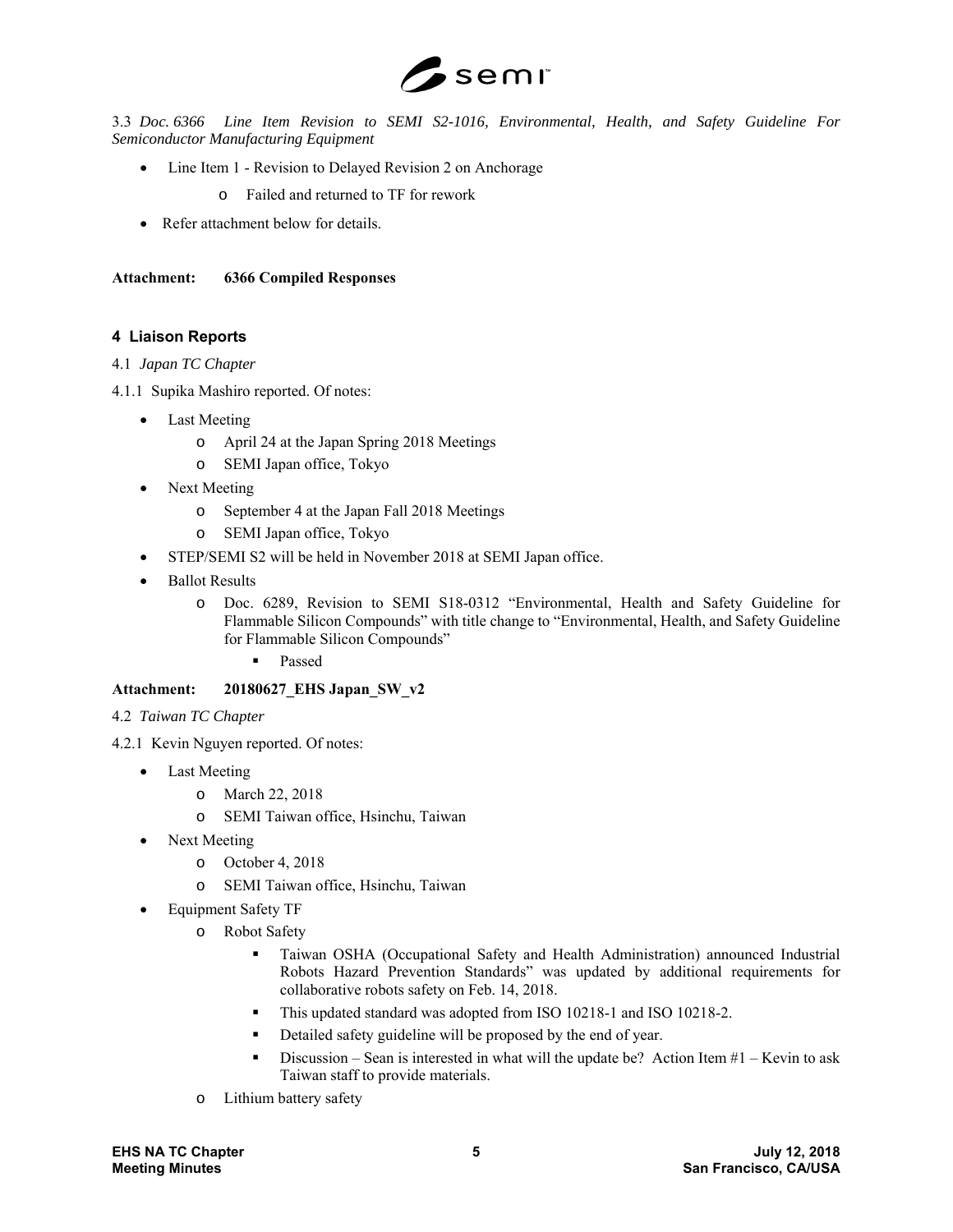

- Safety standard for the Thermal runaway control of lithium batteries for OHT(Overhead Hoist Transfer), AGV(Automated Guided Vehicle) or collaborative robots suggested to be proposed.
- Theresa Suen (ITRI) will study the Lithium battery safety issue.
- Seismic TF
	- o Chai Juin-Fu (NCREE) will contact with the leader of SEMI Japan Seismic Protection TF to discuss the following issue:
		- In addition to preventing the process equipment and stocker systems from sliding, rocking and overturning by adequate design of anchorages, the design requirement for the structural integrity and functionality of such equipment and systems should be considered in the SEMI Standards.

### **Attachment: EHS TW Liaison Report\_20180322**

#### 4.3 *Korea EHS Activities*

4.3.1 Natalie Shim reported S2 revision to include a Related Information on Korean High Pressure Gas Safety Control Requirement for Specific Equipment is moving along. The TF is meeting biweekly via teleconference.

4.3.2 According to Natalie, the plan is start a Korean EHS TC Chapter Formation Group once this activity is successfully completed. Chris Evanston appreciated Korean support.

## **5 Subcommittee & Task Force Reports**

#### 5.1 *S10 Revision TF*

5.1.1 Bert Planting reported the TF discussed changes to severity group from line item 1 and 2 of ballot 6049, which previously failed at SEMICON West.

5.1.2 There was lot of discussion of damages column. In the end, the majority agreed with limiting to equipment only and removing facilities. Bert also perform a straw poll. The vote was 8-1 in favor on follow approach documented on slide 3.

5.1.3 The TF will set up teleconferences ASAP and prepare for ballot for review at NA Fall meeting.

### **Attachment: SEMI S10 report committee meeting SEMICON west 2018**

### 5.2 *Manufacturing Equipment Safety Subcommittee (MESSC)*

- 5.2.1 Kalysha Rivera reported. Of notes:
	- Reviewed both F7  $&$  F12.
		- o SEMI F7-92 (Reapproved 0299)
			- Test Method To Determine The Tensile Strength Of Tube Fitting Connections Made Of Fluorocarbon Materials
		- o SEMI F12-0998
			- Test Method To Determine The Sealing Capabilities Of Fittings, Made Of Fluorocarbon Material, After Being Subjected To A Heat Cycle
		- o These are not safety issues.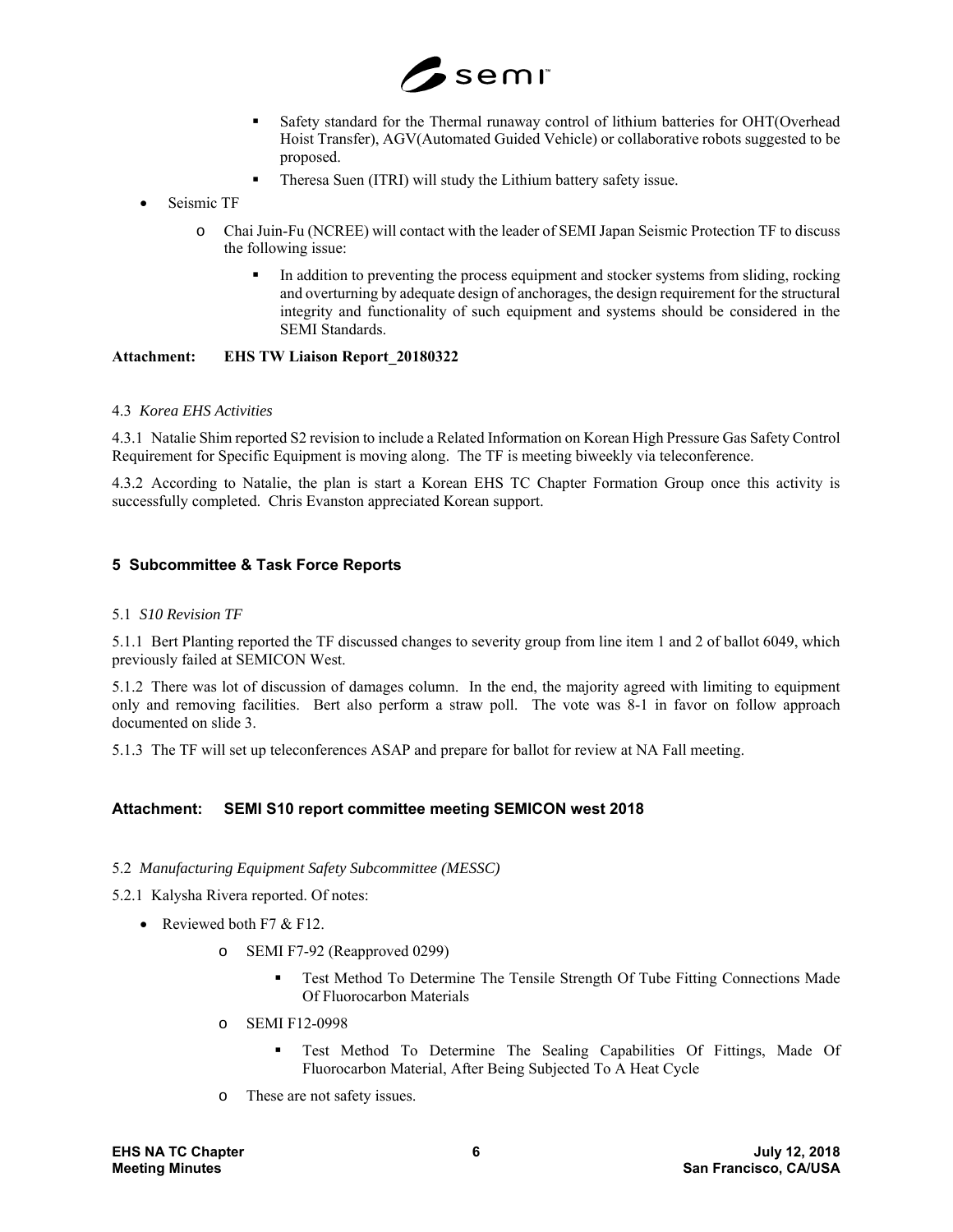

- o Consensus was to let these standards inactive. No work needed
- New TFOF Restriction of Materials Task Force was presented
	- o Charter:
		- Aid the supply chain management of semiconductor equipment manufacturers by developing specifications for materials that identify selected restrictions on product material content where compliance challenges indicate that the selected restrictions will have a positive impact on the efficiency of industry wide compliance.
	- o Scope:
		- Develop a Specification restricting the use of materials used to manufacture articles to be used in semiconductor manufacturing equipment.
	- o Leaders Steven Roberge (Axelis) and Lauren Crane (TEL)

| <b>Motion:</b>          | Approve the new TFOF     |
|-------------------------|--------------------------|
| $By / 2nd$ :            | Lauren Crane/Brian Claes |
| <b>Discussion:</b> None |                          |
| Vote:                   | 7-0. Motion passed       |

• New SNARF - New Standard: Specification for PFOA Restriction in Fluoromaterials, was presented

**Motion:** Approve new SNARF **By / 2nd:** Lauren Crane/Brian Claes **Discussion:** Since this is a new SNARF, Supika Mashiro asked if the SNARF was distributed for TC members review for two weeks. Kevin responded this is only preliminary approval. 2 weeks TC Members review and GCS approval will be followed after SEMICON West meeting.

**Vote:** 10-0. Motion passed

See attachment below for TFOF & SNARF embedded in MESSC minutes.

#### **Attachment: MESSC west 2018 minutes**

#### 5.3 *Energetic Materials TF*

5.3.1 Kalysha Rivera reported the TF continued reviewing negatives received from SEMI Draft Document #5167C: New Safety Guideline for Use of Energetic Materials in Semiconductor R&D and Manufacturing Process. The TF will have teleconferences and plan to issue for cycle 7-18 ballot.

### **Attachment: EnergeticsTF\_12Jul18**

#### 5.4 *S6 Revision TF*

5.4.1 John Visty reported S6-0618 is published, mainly editorial changes and title. The TF also discussed items to work on including:

- Previous Line Item 1 change to Flow rate definitions
- Previous Line items 2 release rate determination
	- o Including issues with RFOs not being installed by end-users
- Previous Line items  $3$  internal testing requirement for flammability test guidelines
- Realities of PDCB testing with hydrides
	- o Technical Issue due to low OELs and restrictions placed on SF6 and other PFCs
- Alternative for performance based gas detection certification (7.7.1.2)–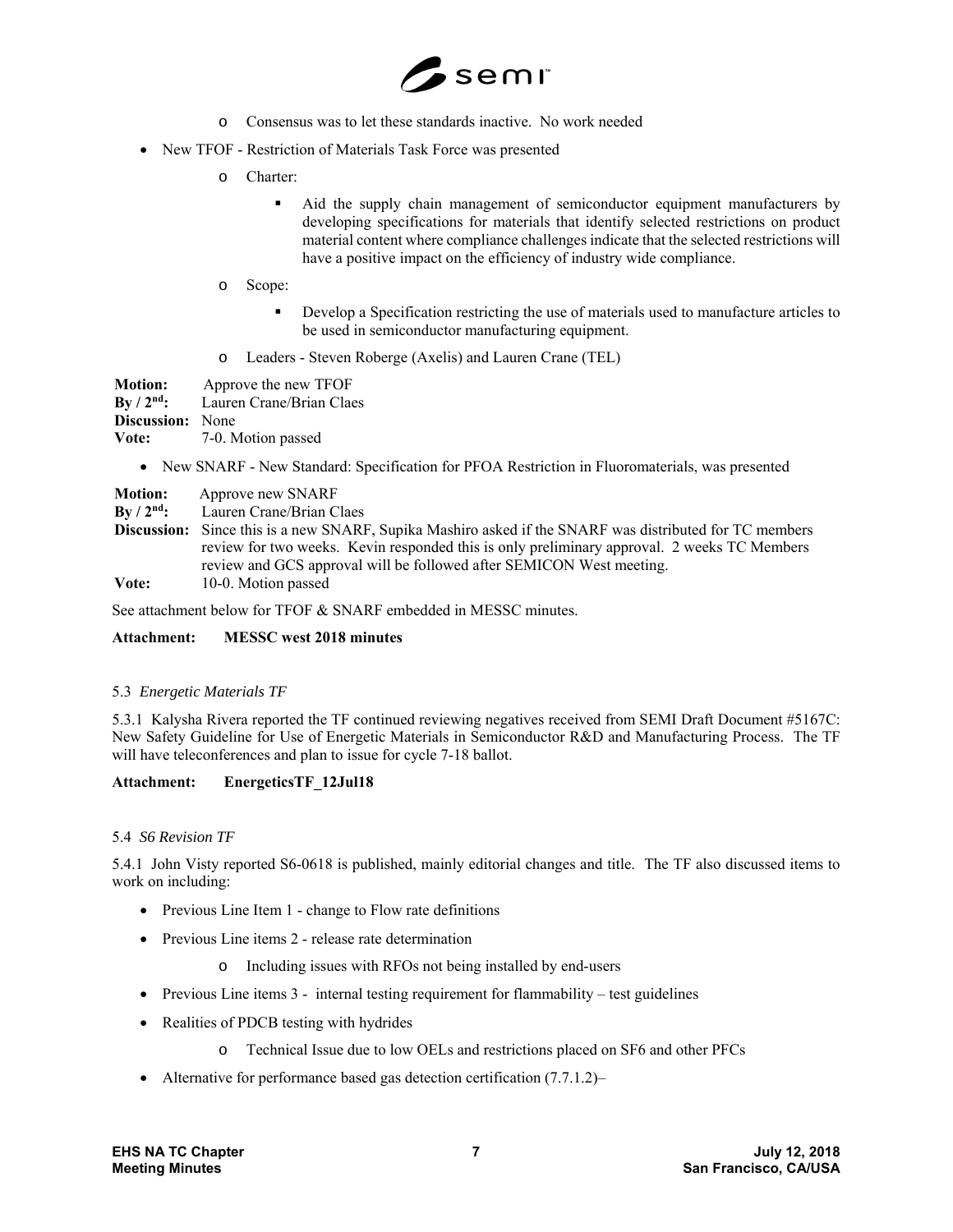

- o Small sub-group formed, questions to ask gas detector suppliers to be formulated and then individual phone calls to be made
- Metal Organics release rates, byproducts, etc.
	- o To be developed as an RI

## **Attachment: S6 Task Force\_GH-07\_12\_18-Summary**

5.5 *Fire Protection TF* 

5.5.1 Matt Wyman reported the TF will need SEMI staff assistance in reissuing tittle correction ballot for Doc. 6172: Line Item Revision to SEMI S14-1016: Safety Guidelines for Fire Risk Assessment and Mitigation for Semiconductor Manufacturing Equipment (To correct nonconforming title)

#### 5.5.2 Previous Ballot:

5.5.2.1 SEMI Draft Document # 5969: Addition of criteria to determine which method of assessing fire risk is to be used. Failed, returned to TF for rework. The plan is to reballot before Fall Meetings.

5.5.3 New Topics:

- Interest to modify the relationship between S14 and S2.
- Change the Title and Scope of S14 to include Fire Risk Assessment & Protection Guidelines
- Move Fire Detection  $&$  Suppression Sections to S14 (was there originally)
- Modify the Fire Detection Only section to be more applicable to industry needs and practice
- Add fire protection design, integration, and fire detection performance criteria
- Add energetic materials fire safety guidelines

#### 5.5.4 Other Topics

- Previous comments on particle detection vs "fire/smoke" detection could be better defined with "performance criteria" changes above.
- Assessment of smoke risk in fabs
- Inclusion of FPD, solar, solid state light sources, et al. equipment in the Scope of S14
- Further Alignment of S14 with S10 (awaiting S10 TF's action on S10's Severity table)

5.5.5 Future Plans

- Reballot of 6172A & 5969A before Fall Meetings
- TF to define SNARFs necessary to proceed with proposed plans

### **Attachment: FPTF\_tf10Jul18mw**

#### 5.6 *S3 Revision TF*

5.6.1 Sean Larsen reported the TF has been discussing scoping of new version of SEMI S3, currently discussions include expansion of scope.

- Is Expansion too broad?
- Could some of proposed expansion be handled by RI instead of within Standard?
- Are there problem areas of current standard that need to be addressed
- SEMI S3 reference coordination

## **Attachment: S3rev\_tf071018-gh**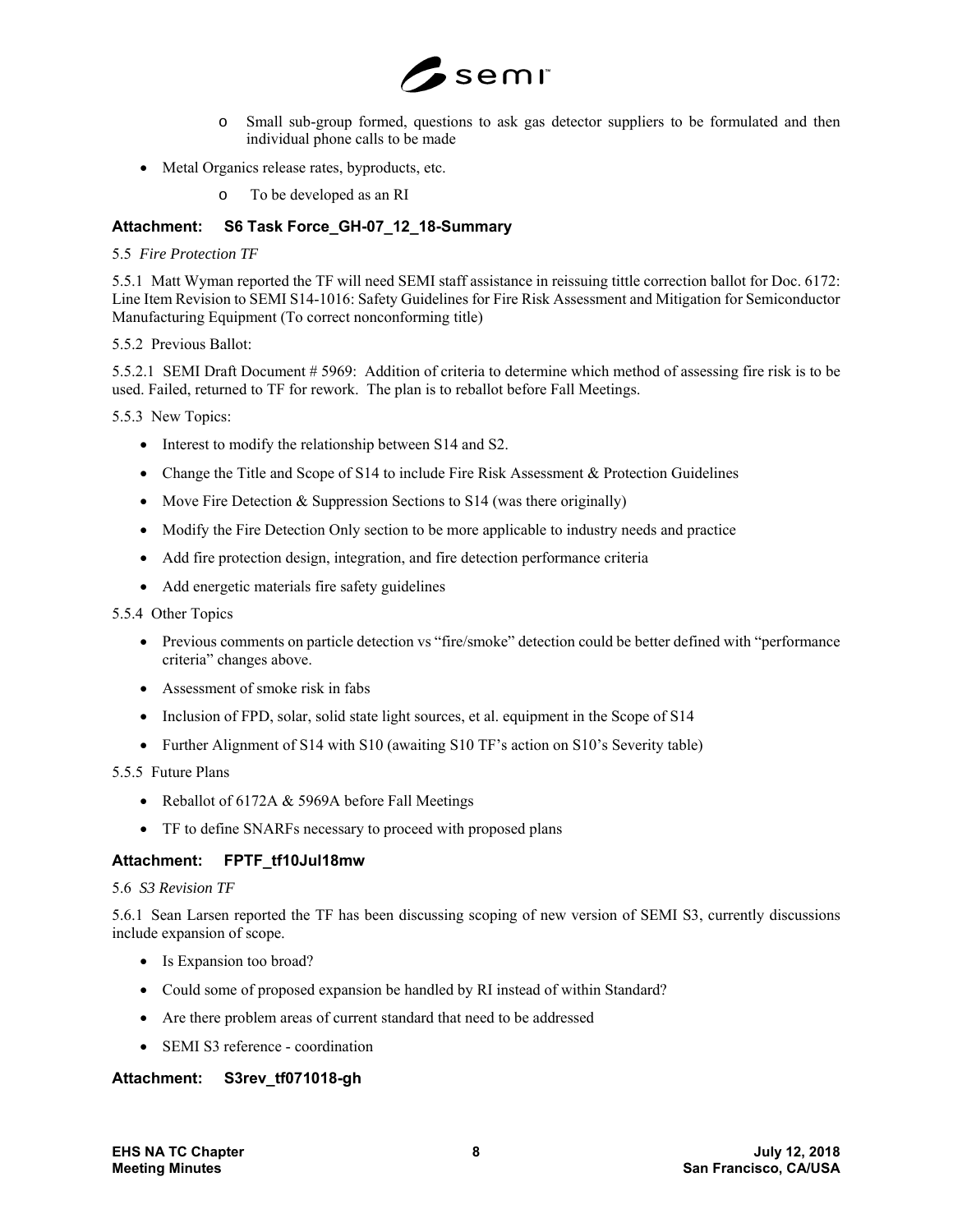

### 5.7 *S2 Korea High Pressure Gas Safety TF*

5.7.1 Sean Larsen reported the TF is meeting biweekly via teleconference, Thursdays, 5 PM pacific time. The goal is to issue the ballot for review at the NA Fall Standards Meetings in November 2018.

### 5.8 *Control of Hazardous Energy (CoHE) TF*

5.8.1 Sean Larsen report the TF is editing ballot SEMI Draft Document #5957 (Line Item Revision of S2, Environmental, Health, and Safety Guideline for Semiconductor Manufacturing Equipment. (Re: Control of Hazardous Energy)) draft rewrite of SEMI S2 Section 17. There were several questions that need to be resolved. Teleconferences are being planned.

#### 5.9 *S8 (Ergonomics) TF*

5.9.1 Sean Larsen reported the TF is working on the following items in SNARF #5996 in preparation for a new ballot (perhaps Cycle 7 or 8)

- Design guidelines for one-handed handling of small objects
- Knob design criteria

5.9.2 The TF will start web meetings shortly to discuss ballot details.

## **Attachment: SEMI\_S8\_11JUL2018\_TF\_meeting\_summary**

#### 5.10 *Other Interest Documents*

5.10.1 Sean Larsen reported Power Harmonic TF under NA Facilities is working on doc. 6037, New Standard, Specification for Power Grid Harmonics Compatibility. The TF did not meet at SEMICON West. He is unsure of the status.

5.10.2 Also, Lauren reported I&C Committee is discussing on controlled mode issue. They are struggling on deciding who is responsible, is it the host or user?

5.10.3 Outside of SEMI, Sean mentioned revision on IEC 62061 Safety of machinery - Functional safety of safetyrelated electrical, electronic and programmable electronic control systems, is in progress.

5.10.3.1 The draft document appears to be removing the limitation of applicability only to electronic circuits, potentially making it useful for systems that interlock chemistry valves or have other pneumatic interlock circuits

### **6 Leadership & Liaison Reports**

### 6.1 *ICRC Liaison*

6.1.1 Lauren Crane reported the group discussed PFOA on material restrictions. Also, various external regulations may impact equipment suppliers.

### 6.2 *RSC / Committee Leadership Report*

6.2.1.1 Sean Larsen reported. Of notes.

- New Regulations and Procedural Manual
	- $\circ$  Improvements on Rules for Handling of Patented Technology (Regulations § § 16.1-16.3)
- Virtual Meetings
	- o How quickly EHS wants to do Virtual Meetings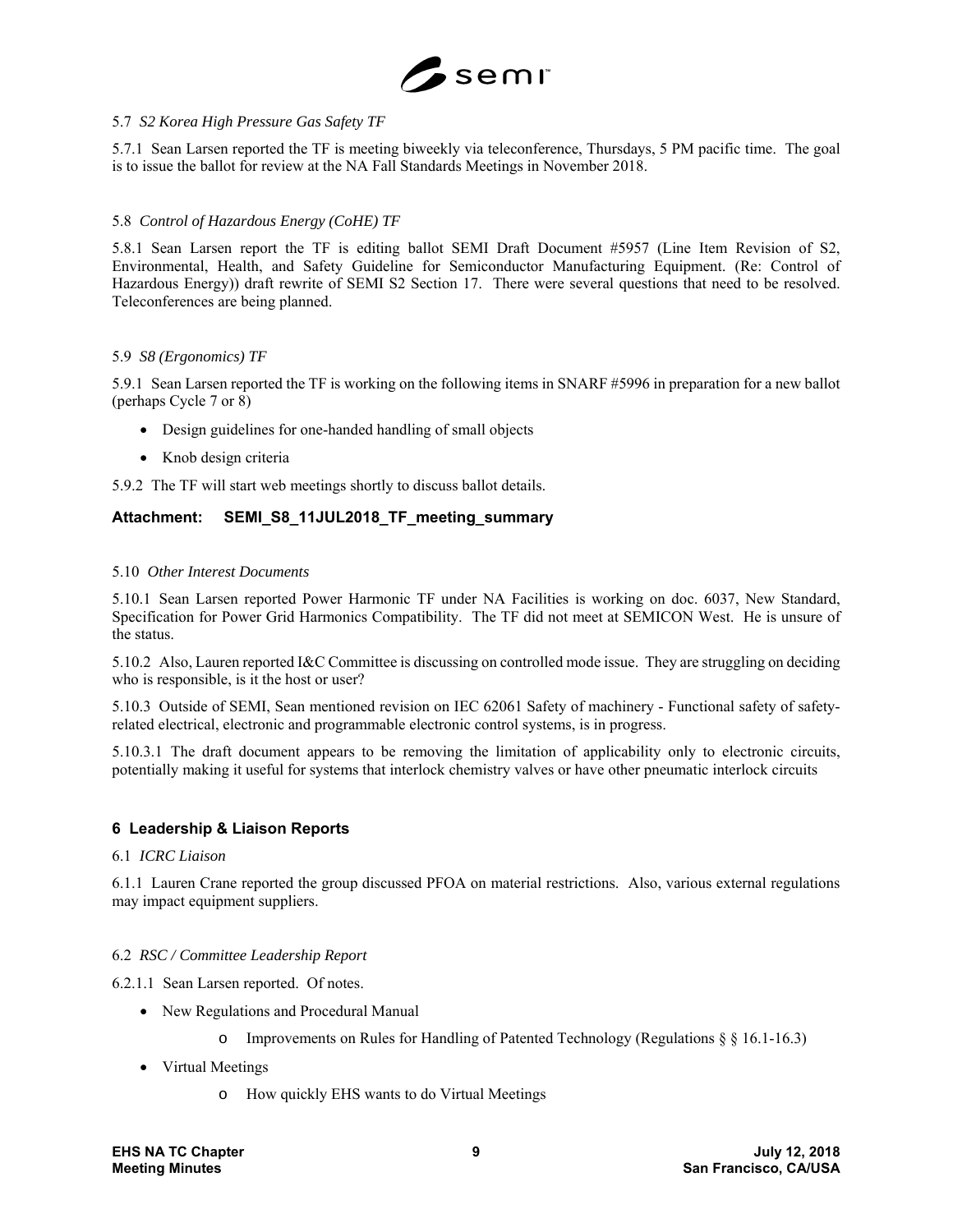

- o EHS's preference will be a late adopter.
- $\circ$  Action Item # 2 Kevin to ask IT to do a demo on virtual meeting for the EHS TC.

# **7 SEMI Staff Report**

7.1.1 Kevin Nguyen (SEMI) gave the SEMI Staff Report. Of note:

- Next meetings
	- o November 5-8, 2018
	- o SEMI HQ in Milpitas, California
- 2018 Critical Dates for SEMI Standards Ballots
	- o Cycle 6, 2018
		- Ballot Submission Date: July 20
		- Voting Period Starts: August 1
		- Voting Period Ends: August 31
	- o Cycle 7, 2018
		- Ballot Submission Date: August 22
		- Voting Period Starts: September 5
		- Voting Period Ends: October 5
- SEMI Standards Publications
	- o Total SEMI Standards in portfolio: 987
		- Includes 236 Inactive Standards
- New Forms, Regulations & Procedure Manual
	- o New version of Regulations (June 8, 2018)
		- Improvements on Rules for Handling of Patented Technology (Regulations § § 16.1-16.3)
			- Patented Technology that might be material to the Standard is disclosed at the end stage of document development
				- o Disclosed after the ballot is issued
				- o Assessment for potential materiality and technical justifiability for inclusion shall be postponed to the next scheduled meeting.
		- A TF sometimes decides to use patented technology after it has started the document development project.
			- To require subsequent update of SNARF regarding use of Patented Technology and subsequent LOI process to ensure that TC Chapter agrees to the course of action recommended by the TF.
		- Additional Official Virtual TC Chapter Meeting Related Rules (Regulations ¶ 7.4.2 and § 9.5)
			- Loss of necessary infrastructure at the meeting location described in the Background Statement of the Letter Ballot
				- o The necessary infrastructure (e.g., electrical power, internet connection, required software applications)
	- o New version of Procedure Manual (June 8, 2018)
	- o New TFOF & SNARF
	- o New Ballot Review Templates
	- o www.semi.org/standards
		- Bottom left, under Resources!

## **Attachment: Staff Report July 2018\_SA rev1**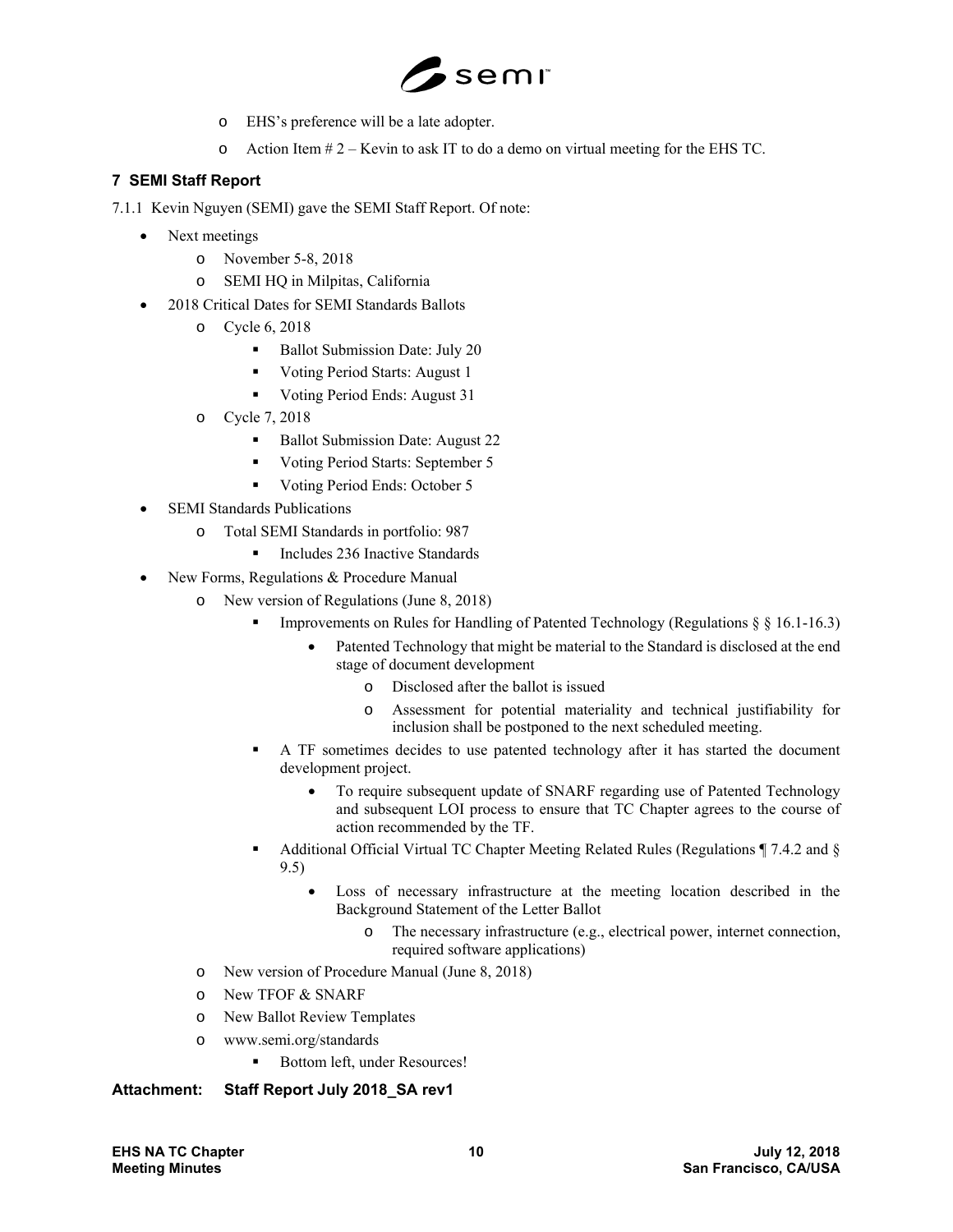

# **8 Old Business**

8.1 *SNARF Extensions (older than 3 years)* 

8.1.1 The following SNARFs have July 2018 expiration date. These SNARFs were reviewed.

| #                                             | TF                                     | Title                                                                                                                                                                           | <b>Expiration Date</b> |
|-----------------------------------------------|----------------------------------------|---------------------------------------------------------------------------------------------------------------------------------------------------------------------------------|------------------------|
| 4975                                          | <b>S6 Revision TF</b>                  | Revision to SEMI S6, EHS Guideline for Exhaust Ventilation of<br>Semiconductor Manufacturing Equipment (Line item revisions for<br>addressing gas detectors and other concerns) | <b>July 2018</b>       |
| 5761                                          | Energetic<br>Materials TF              | New Standard: Safety Guideline for Use of Energetic Materials in<br>Semiconductor R&D and Manufacturing Processes                                                               | <b>July 2018</b>       |
| 5624                                          | S <sub>2</sub> Chemical<br>Exposure TF | Revision to SEMI S2, Environmental, Health, and Safety Guideline for<br>Semiconductor Manufacturing Equipment. Changes related to representative<br>sampling                    | July 2018              |
| <b>Motion:</b><br>$By / 2nd$ :<br>Discussion: | John Visty/Sean Larsen<br>None         | To approve SNARFs 4975 & 5761 for a year extension and abolish SNARF 5624                                                                                                       |                        |

**Vote:** 9-0. Motion passed

### **9 New Business**

9.1 Upcoming Ballot Authorizations

9.1.1 The following ballots are authorized for the next meeting.

| #     | When                             | TF                                                     | Details                                                                                                                                                                 |
|-------|----------------------------------|--------------------------------------------------------|-------------------------------------------------------------------------------------------------------------------------------------------------------------------------|
| 6366A | $7 - 18$                         | Cycle 6 or Anchorage TF                                | Line Item Revisions to SEMI S2, Environmental, Health, and Safety Guideline for<br>Semiconductor Manufacturing Equipment                                                |
| 6354  | $7 - 18$                         | Cycle 6 or S2 Korean High<br>Pressure Gas<br>Safety TF | Line Item Revision to SEMI S2, Environmental, Health, and Safety Guideline for<br>Semiconductor Manufacturing Equipment<br>Addition of related information<br>$\bullet$ |
| 6049A | $7 - 18$                         | Cycle 6 or S10 Revision TF                             | Line Item Revision to SEMI S10, Safety Guideline for Risk Assessment and Risk<br><b>Evaluation Process</b>                                                              |
| 5761D | Cycle 6 or Energetic<br>$7 - 18$ | Materials TF                                           | New Standard: Safety Guideline for Use of Energetic Materials in Semiconductor<br>R&D and Manufacturing Processes                                                       |
| 5957  | $7 - 18$                         | Cycle 6 or Control of<br>Hazardous Energy<br>TF        | Line Item Revision of S2, Environmental, Health, and Safety Guideline for<br>Semiconductor Manufacturing Equipment                                                      |
| 6372A | $7 - 18$                         | Cycle 6 or Seismic TF                                  | Line Item Revisions to SEMI S2, Environmental, Health, and Safety Guideline for<br>Semiconductor Manufacturing Equipment                                                |
| 5969A | $7 - 18$                         | Cycle 6 or Fire Protection TF                          | Line Item Revisions to SEMI S2, Environmental, Health, and Safety Guideline for<br>Semiconductor Manufacturing Equipment (pertaining to Fire)                           |
| 5970A | $7 - 18$                         | Cycle 6 or Fire Protection TF                          | Line Item Revisions to SEMI S14, Safety Guidelines for Fire Risk Assessment and<br>Mitigation for Semiconductor Manufacturing Equipment                                 |
| 6172A | $7 - 18$                         | Cycle 6 or Fire Protection TF                          | Line item revision to SEMI S14 Safety Guidelines for Fire Risk Assessment and<br>Mitigation for Semiconductor Manufacturing Equipment to correct nonconforming<br>title |
| 6309  | $7 - 18$                         | Cycle 6 or Ergonomics TF                               | Line Item Revision to S8, Safety Guideline for Ergonomics Engineering of<br>Semiconductor Manufacturing Equipment                                                       |